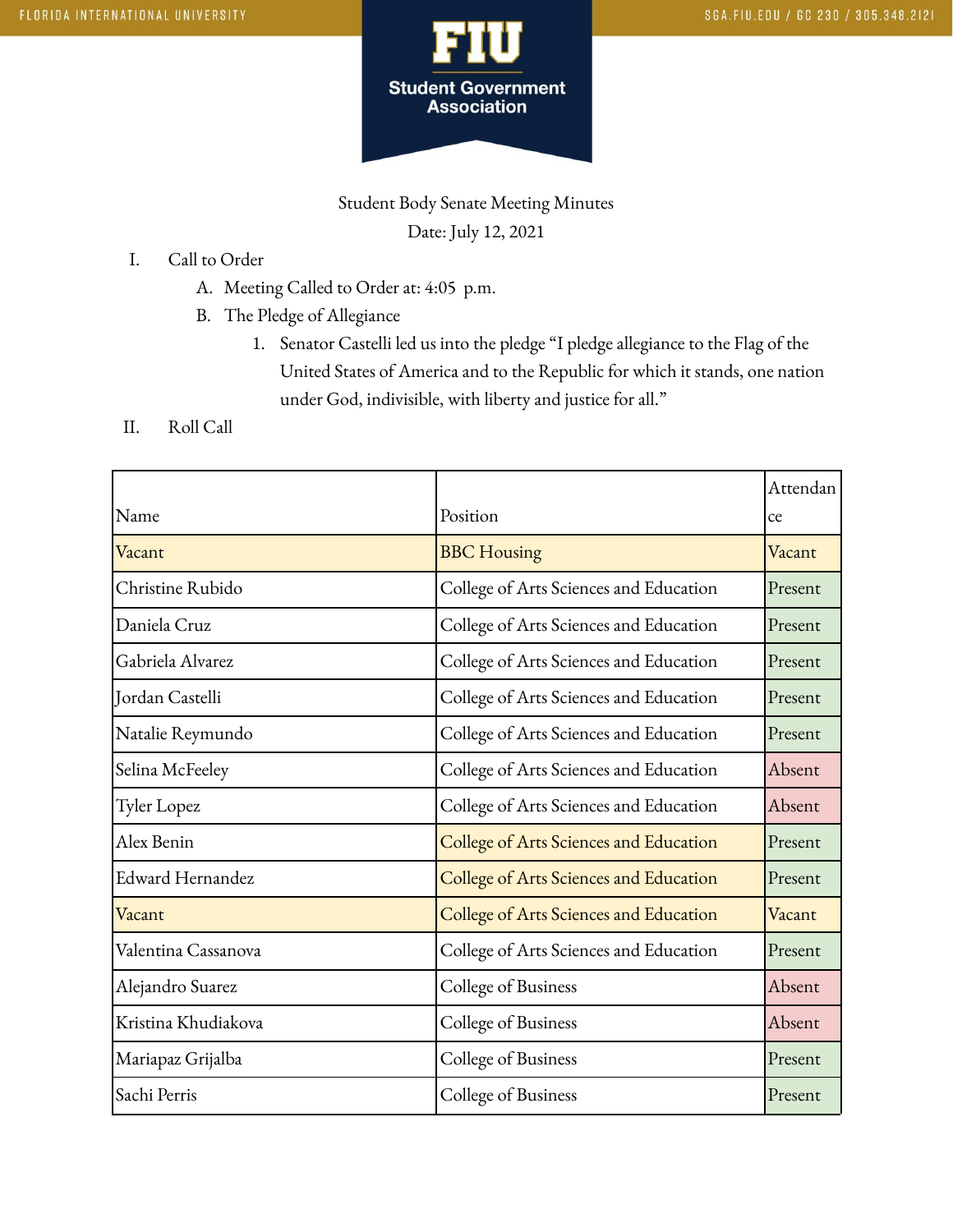| Sergio Reyes<br>College of Business |                                                       | Present |
|-------------------------------------|-------------------------------------------------------|---------|
| Gabriela Tovar                      | College of Communication Architecture<br>and the Arts | Present |
| Ivette Suarez                       | College of Communication Architecture<br>and the Arts | Absent  |
| Cristhofer Lugo                     | College of Engineering and Computing                  | Present |
| Vacant                              | College of Engineering and Computing                  |         |
| Hervangelot Lordeus                 | College of Engineering and Computing                  | Present |
| Natalie Meneses                     | College of Engineering and Computing                  | Present |
| <b>Celesse Temes</b>                | College of Hospitality and Tourism<br>Management      | Present |
| Natalie Lahera                      | College of Law                                        | Present |
| Manuela Jaramillo                   | College of Medicine                                   | Absent  |
| Joshua Lovo-Morales                 | College of Nursing and Health Sciences                | Present |
| Tyra Moss                           | College of Public Health and Social Work              | Absent  |
| Joshua Mandall                      | Graduate School                                       | Present |
| Vacant                              | Graduate School                                       | Vacant  |
| Vacant                              | Graduate School                                       | Vacant  |
| Vacant                              | <b>Graduate School</b>                                | Vacant  |
| Vacant                              | <b>Graduate School</b>                                | Vacant  |
| Alexander Collado                   | Honors College                                        | Present |
| Vacant                              | <b>Lower Division BBC</b>                             | Vacant  |
| Vacant                              | <b>Lower Division MMC</b>                             | Vacant  |
| Jacob Bharat                        | <b>MMC</b> Housing                                    | Present |
| Sebastian Aviles                    | <b>MMC</b> Housing                                    | Present |
| Taylor Sokolosky                    | <b>MMC</b> Housing                                    | Present |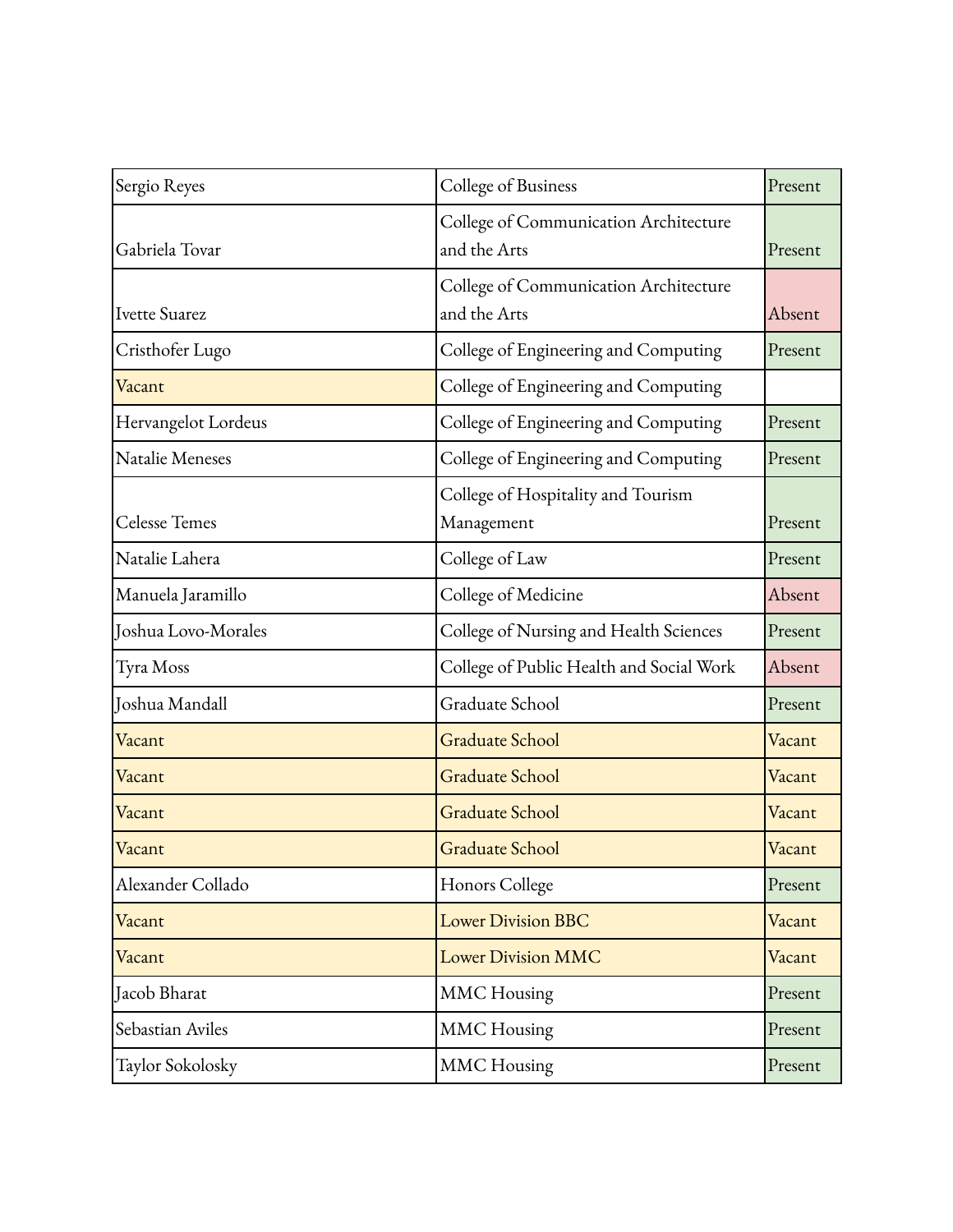| Vacant                              | <b>Online Student</b>                                 | Vacant  |
|-------------------------------------|-------------------------------------------------------|---------|
| Alexander Sutton                    | School of International and Public Affairs            | Present |
| David Luis                          | School of International and Public Affairs<br>Present |         |
| Sadie Testa-Secca                   | School of International and Public Affairs            | Present |
| Vacant                              | <b>Upper Division BBC</b>                             | Vacant  |
| Vacant                              | <b>Upper Division BBC</b>                             | Vacant  |
|                                     | <b>Upper Division MMC</b>                             | Vacant  |
| Nicholas Pastrana                   | <b>Upper Division MMC</b>                             | Present |
| TOTAL NUMBER OF SENATORS PRESENT    |                                                       |         |
| TOTAL NUMBER OF SENATORS ABSENT     |                                                       |         |
| TOTAL NUMBER OF SENATE SEATS VACANT |                                                       |         |
| Quorum Established                  |                                                       |         |

- III. Approval of Minutes from Last Meeting
	- A. 6/28/2021

Senator Lugo motions, Senator Castelli seconds. Motion Passes

IV. Adoption of the Agenda

A.

- V. Invited Speakers
	- A. None
- VI. Committee Reports
	- A. Appropriations Committee

Met last week. Pass bill, \$3000 for senator retreat, passed.

- B. Graduate and Professional Student Committee
	- Meeting next week
- C. University Sustainability and Innovation Committee
	- Meeting every tuesday at 6, first meeting today
- D. Health and Well-Being Committee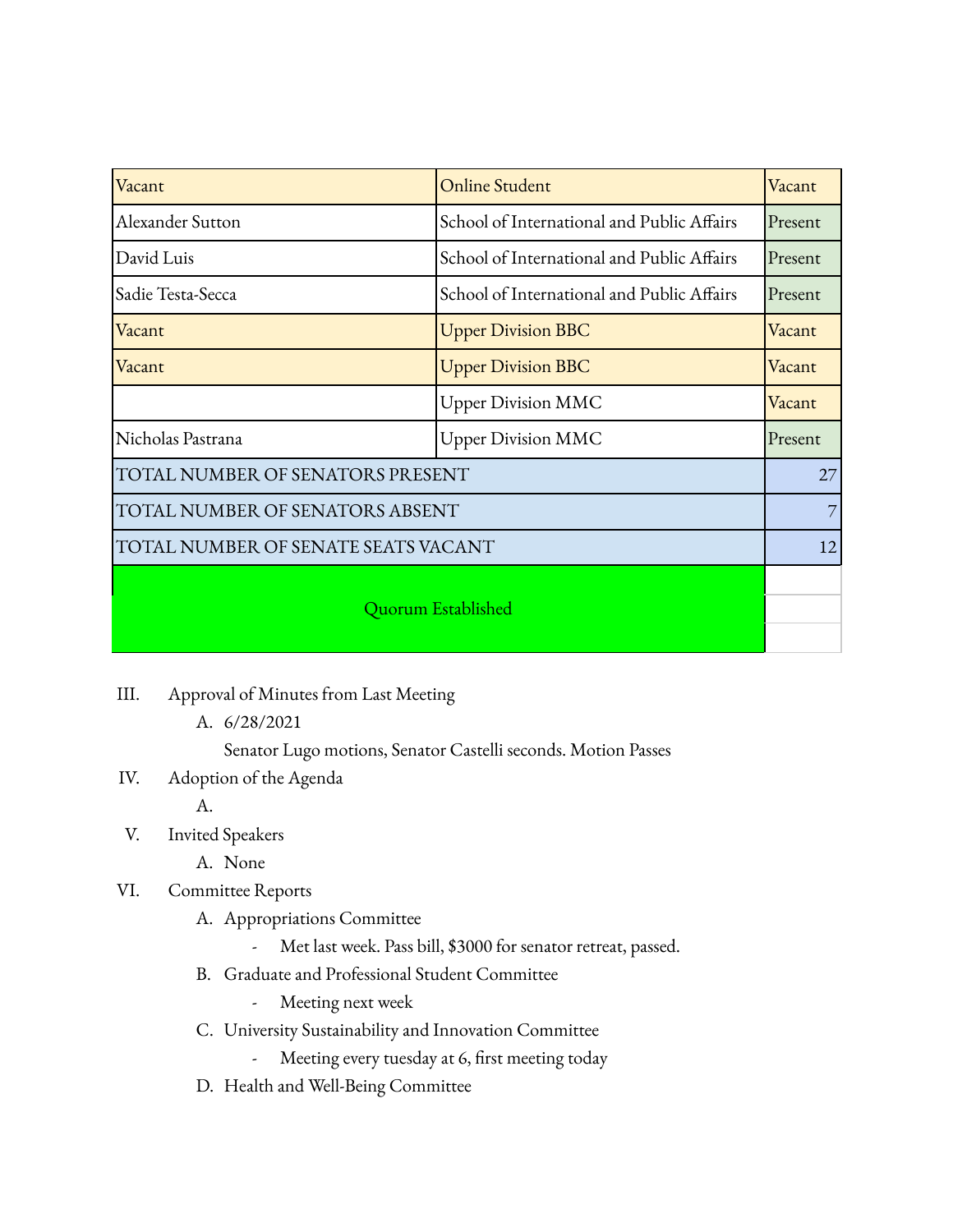- Meeting after senate, voting on legislation, will update
- E. Student Life and Academic Concerns Committee
	- Meeting tomorrow, voting on legislation, will continue discussing
- F. Committee on Rules and Administration
	- Meeting today at 5
- VII. Executive Board Reports
	- A. Student Body President
		- Presidents roundtable: Student organization presidents met discussing engagement and marketing strategies, communication, presentation on campus events (tailgates, activities)
	- B. Senate President
		- If you have not filled out senate retreat form, please do so. If not attending please inform mariapaz.
	- C. Senate President Pro-Tempore
		- Please fill out the forum and send excuses for retreat if not attending
	- D. Senate Floor Leader
		- Reaching out to senators
		- Make group chats to share ideas amongst each other to prep for Fall semester
		- Email [sgafloor@fiu.edu](mailto:sgafloor@fiu.edu) for any questions or concerns
	- E. Student Body Vice President
		- Working on women empowerment series starting up in september
		- Thank you to those who replied to whatsapp message
		- Please repost/interact with Sophomore Takeover video once it's up on the SGA IG
	- F. Comptroller
	- G. Executive Administrator
	- H. Governor of the Biscayne Bay Campus
		- Environmental lecture: Creatures of the Darkness please join us and share!
		- Planning week of welcome event over at BBC Pool party, more details to come!
	- I. Chief of Staff
		- 4 people for cabinet confirmation, more confirmations next week
		- Should have a full cabinet before the Fall Semester
	- J. Chief Justice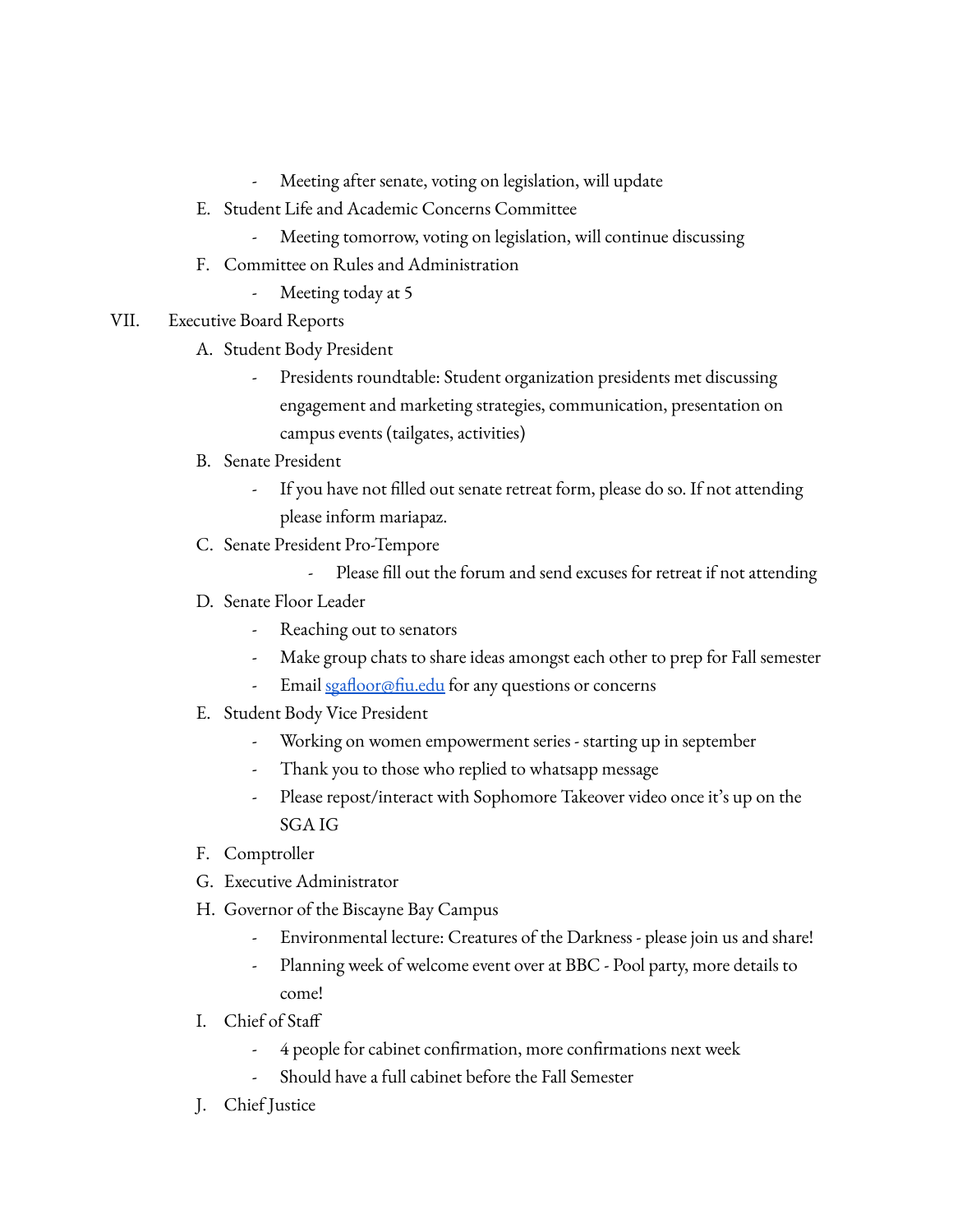VIII. Vetoed Legislation

A.

IX. Unfinished Business

A.

- X. New Business
	- A. Confirmation of Zoilo Batista for Lower Division Senator vacancy
		- Unanimous Voting
		- Zoilo Batista is confirmed for Lower Division Senator
	- B. Confirmation of Daniela Mederos for CASE Senator vacancy
		- Senator Lugo moves to skip Q&A Session
		- Senator Lugo moves to vote by unanimous, Senator Luis seconds. Motion passes
		- Daniela Mederos is confirmed for CASE Senator

## C. Confirmation of Ryan Vidal for Elections Commissioner

- Senator Lugo moves to close Q&A session, Senator Lugo seconds.
- Ryan Vidal is confirmed for Elections Commissioner

| Name             | Position                                  | Vote    | Abstention<br>Reason |
|------------------|-------------------------------------------|---------|----------------------|
| Vacant           | <b>BBC</b> Housing                        |         |                      |
| Christine Rubido | College of Arts Sciences and<br>Education | Yea     |                      |
| Daniela Cruz     | College of Arts Sciences and<br>Education | Yea     |                      |
| Gabriela Alvarez | College of Arts Sciences and<br>Education | Yea     |                      |
| Jordan Castelli  | College of Arts Sciences and<br>Education | Yea     |                      |
| Natalie Reymundo | College of Arts Sciences and<br>Education | Yea     |                      |
| Selina McFeeley  | College of Arts Sciences and              | Abstain |                      |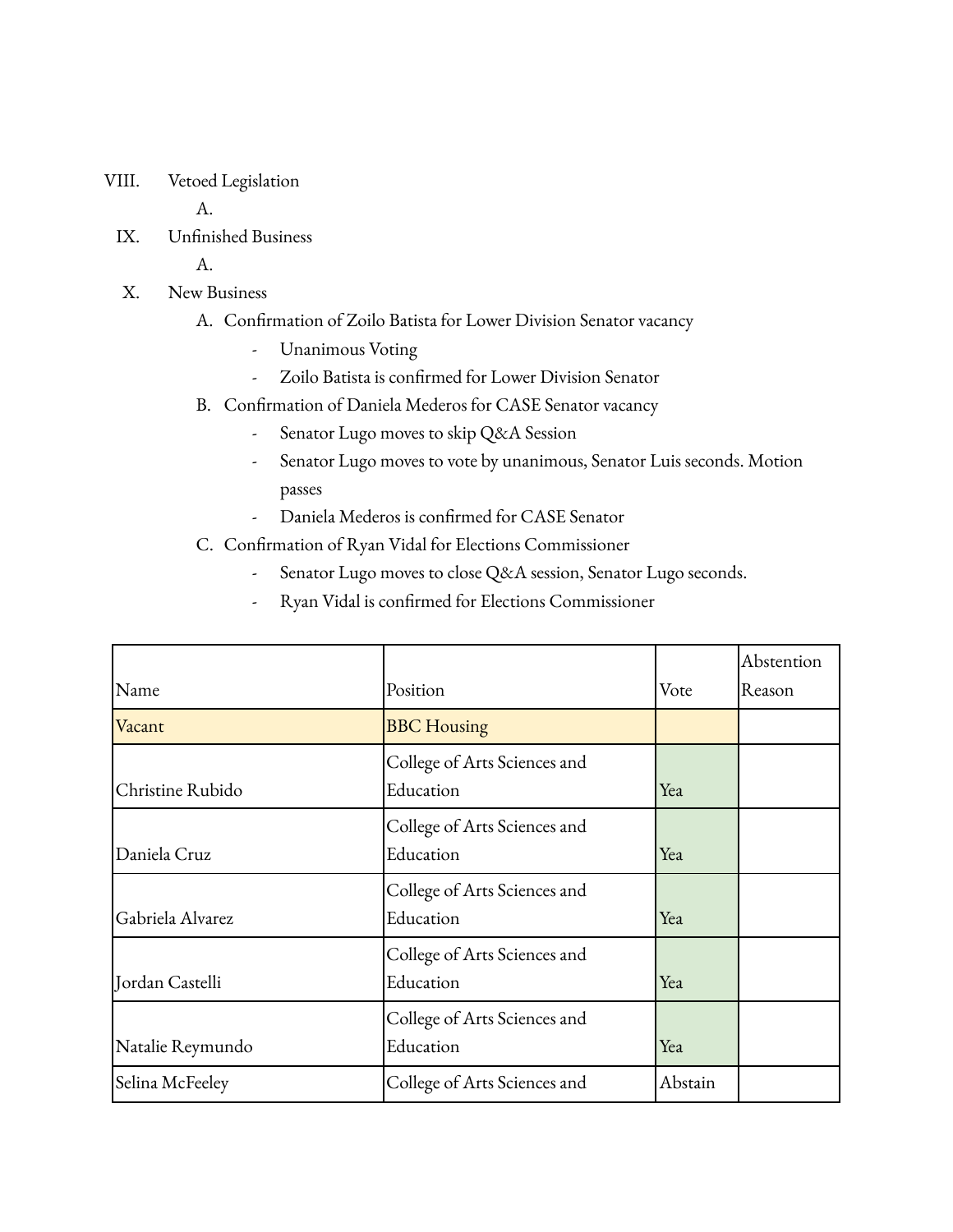|                     | Education                                             |         |  |
|---------------------|-------------------------------------------------------|---------|--|
| <b>Tyler Lopez</b>  | College of Arts Sciences and<br>Education             | Abstain |  |
| Daniela Mederos     | College of Arts Sciences and<br>Education             | Yea     |  |
| Edward Hernandez    | College of Arts Sciences and<br>Education             | Abstain |  |
| Alex Benin          | College of Arts Sciences and<br>Education             | Yea     |  |
| Valentina Cassanova | College of Arts Sciences and<br>Education             | Yea     |  |
| Sachi Peiris        | College of Business                                   | Yea     |  |
| Alejandro Suarez    | College of Business                                   | Abstain |  |
| Kristina Khudiakova | College of Business                                   | Abstain |  |
| Mariapaz Grijalba   | College of Business                                   | Yea     |  |
| Rodrigo Alea        | College of Business                                   | Abstain |  |
| Sergio Reyez        | College of Business                                   | Abstain |  |
| Gabriela Tovar      | College of Communication<br>Architecture and the Arts | Yea     |  |
| Ivette Suarez       | College of Communication<br>Architecture and the Arts | Abstain |  |
| Cristhofer Lugo     | College of Engineering and<br>Computing               | Yea     |  |
| Vacant              | College of Engineering and<br>Computing               |         |  |
| Hervangelot Lordeus | College of Engineering and<br>Computing               | Yea     |  |
| Natalie Meneses     | College of Engineering and                            | Yea     |  |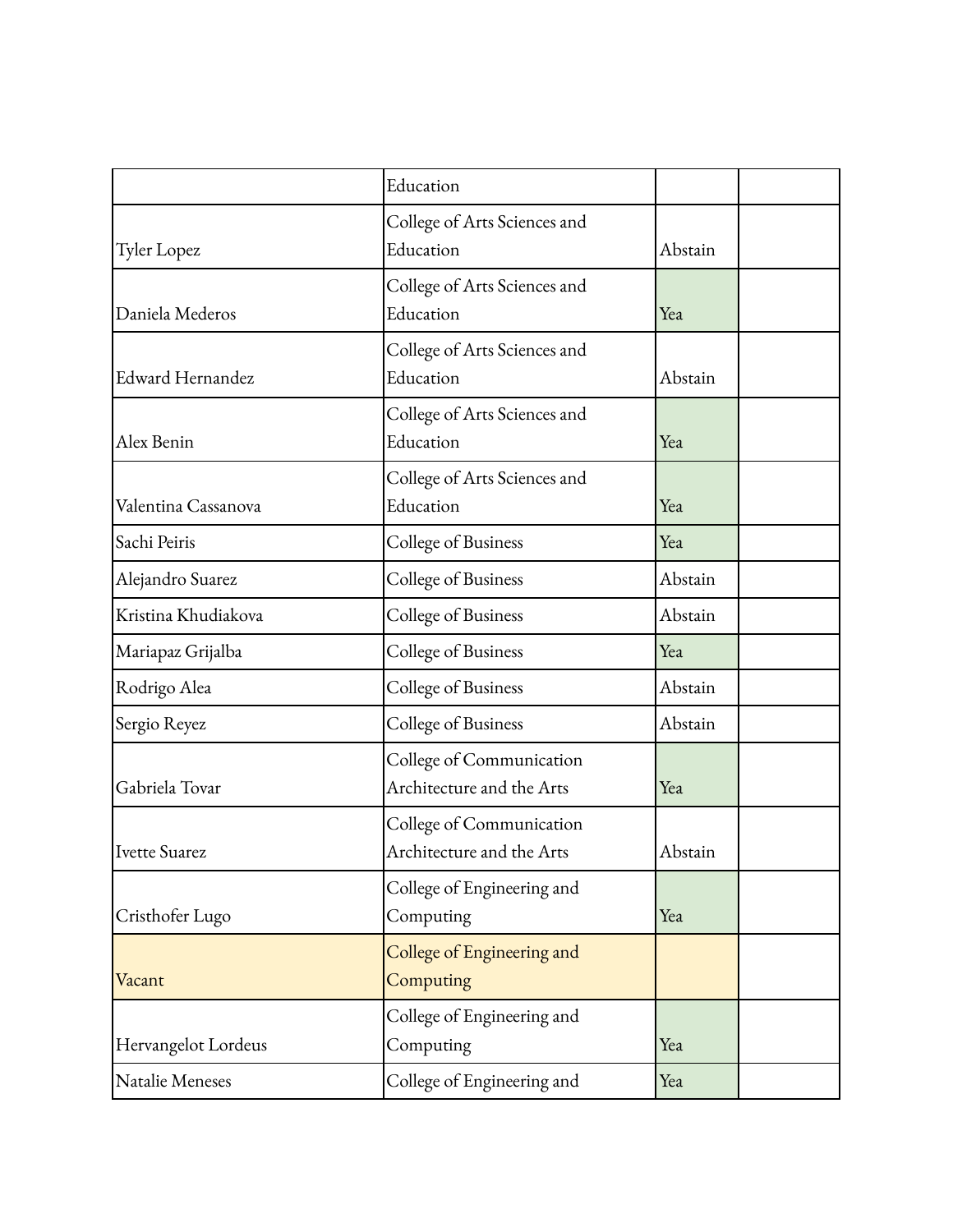|                      | Computing                                        |         |  |
|----------------------|--------------------------------------------------|---------|--|
| <b>Celesse Temes</b> | College of Hospitality and Tourism<br>Management | Yea     |  |
| Natalie Lahera       | College of Law                                   | Yea     |  |
| Manuela Jaramillo    | College of Medicine                              | Abstain |  |
| Joshua Lovo-Morales  | College of Nursing and Health<br>Sciences        | Yea     |  |
| Tyra Moss            | College of Public Health and Social<br>Work      | Abstain |  |
| Joshua Mandall       | Graduate School                                  | Yea     |  |
| Vacant               | Graduate School                                  |         |  |
| Vacant               | Graduate School                                  |         |  |
| Vacant               | <b>Graduate School</b>                           |         |  |
| Vacant               | <b>Graduate School</b>                           |         |  |
| Alexander Collado    | Honors College                                   | Yea     |  |
| Vacant               | <b>Lower Division BBC</b>                        |         |  |
| Vacant               | <b>Lower Division MMC</b>                        |         |  |
| Jacob Bharat         | <b>MMC</b> Housing                               | Yea     |  |
| Sebastian Aviles     | <b>MMC</b> Housing                               | Abstain |  |
| Taylor Sokolosky     | <b>MMC</b> Housing                               | Yea     |  |
| Vacant               | <b>Online Student</b>                            |         |  |
| Alexander Sutton     | School of International and Public<br>Affairs    | Yea     |  |
| David Luis           | School of International and Public<br>Affairs    | Abstain |  |
| Sadie Testa-Secca    | School of International and Public<br>Affairs    | Yea     |  |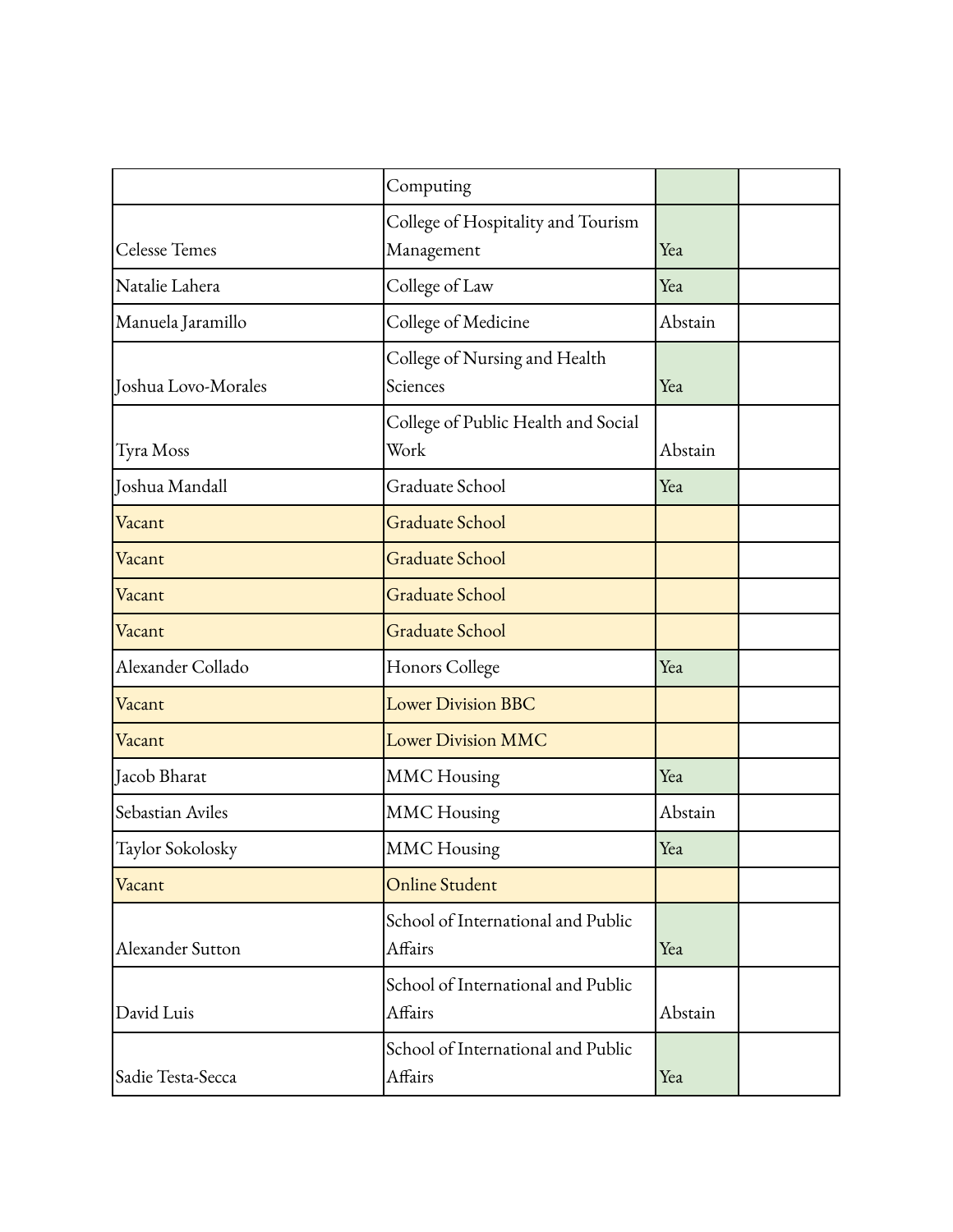| Vacant                                         | <b>Upper Division BBC</b> |           |  |
|------------------------------------------------|---------------------------|-----------|--|
| Vacant                                         | <b>Upper Division BBC</b> |           |  |
| Vacant                                         | <b>Upper Division MMC</b> |           |  |
| Nicholas Pastrana                              | <b>Upper Division MMC</b> | Yea       |  |
| TOTAL NUMBER OF SENATORS VOTING YEA            |                           | 24        |  |
| TOTAL NUMBER OF SENATORS VOTING NAY            |                           | 0         |  |
| TOTAL NUMBER OF SENATORS VOTING ABSTENTION     |                           | 12        |  |
| <b>Simple Majority</b>                         |                           | 14 Passes |  |
| <b>Simple Majority of Senate</b><br>Membership |                           | 24 Passes |  |
| 2/3 Majority                                   |                           | 18 Passes |  |
| 2/3 Majority of Senate Membership              |                           | 31 Fails  |  |

D. Confirmation of Samantha Castillo for Deputy Chief of Staff to the Vice President

- Senator Luis motions to bypass Q&A, Senator Castelli seconds. Motion Passes.
- Senator Castelli moves to vote with unanimous voting. Giralba Seconds. Motion passes.
- Samantha Castillo is confirmed for Deputy Chief of Staff to the Vice President
- E. Confirmation of Sabrina Cannata for Deputy Chief of Staff to the President
	- Senator Lugo motions to bypass Q&A, Senator Castelli seconds. Motion Passes.
	- Senator Lugo moves to vote with unanimous voting. Castelli Seconds. Motion passes.
	- Sabrina Cannata is confirmed for Deputy Chief of Staff to the President
- F. Confirmation of Isabel Quintanilla for Deputy Chief of Staff of social media
	- Senator Mandall motions to bypass Q&A, Sutton Castelli seconds. Motion Passes.
	- Senator Luis moves to vote with unanimous voting. Senator Lugo Seconds. Motion passes.
	- Isabel Quintanilla is confirmed for Deputy Chief of Staff of social media